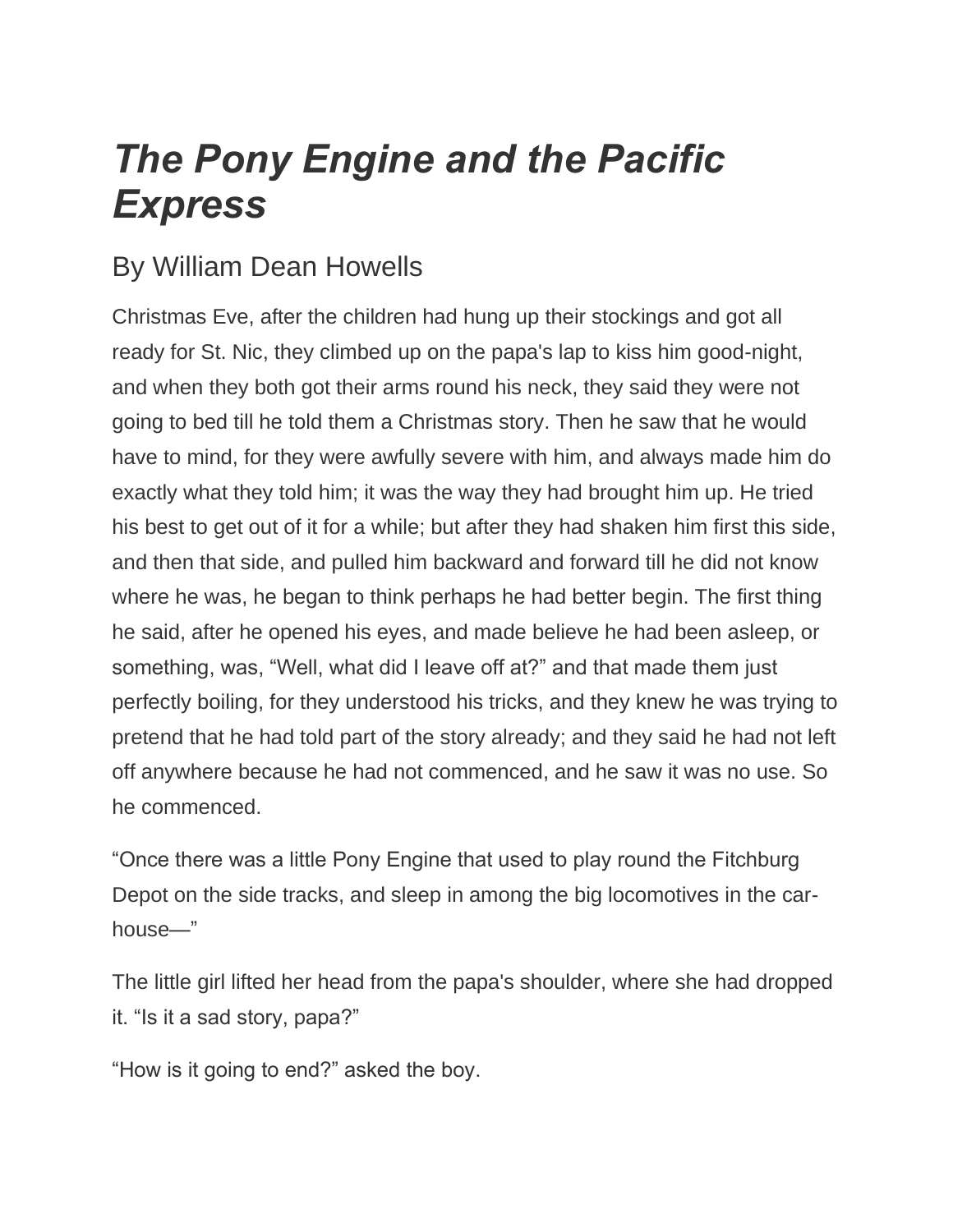"Well, it's got a moral," said the papa.

"Oh, all right, if it's got a moral," said the children; they had a good deal of fun with the morals the papa put to his stories. The boy added, "Go on," and the little girl prompted, "Car-house."

The papa said, "Now every time you stop me I shall have to begin all over again." But he saw that this was not going to spite them any, so he went on: "One of the locomotives was its mother, and she had got hurt once in a big smash-up, so that she couldn't run long trips any more. She was so weak in the chest you could hear her wheeze as far as you could see her. But she could work round the depot, and pull empty cars in and out, and shunt them off on the side tracks; and she was so anxious to be useful that all the other engines respected her, and they were very kind to the little Pony Engine on her account, though it was always getting in the way, and under their wheels, and everything. They all knew it was an orphan, for before its mother got hurt its father went through a bridge one dark night into an arm of the sea, and was never heard of again; he was supposed to have been drowned. The old mother locomotive used to say that it would never have happened if she had been there; but poor dear No. 236 was always so venturesome, and she had warned him against that very bridge time and again. Then she would whistle so dolefully, and sigh with her air-brakes enough to make anybody cry. You see they used to be a very happy family when they were all together, before the papa locomotive got drowned. He was very fond of the little Pony Engine, and told it stories at night after they got into the car-house, at the end of some of his long runs. It would get up on his cow-catcher, and lean its chimney up against his, and listen till it fell asleep. Then he would put it softly down, and be off again in the morning before it was awake. I tell you, those were happy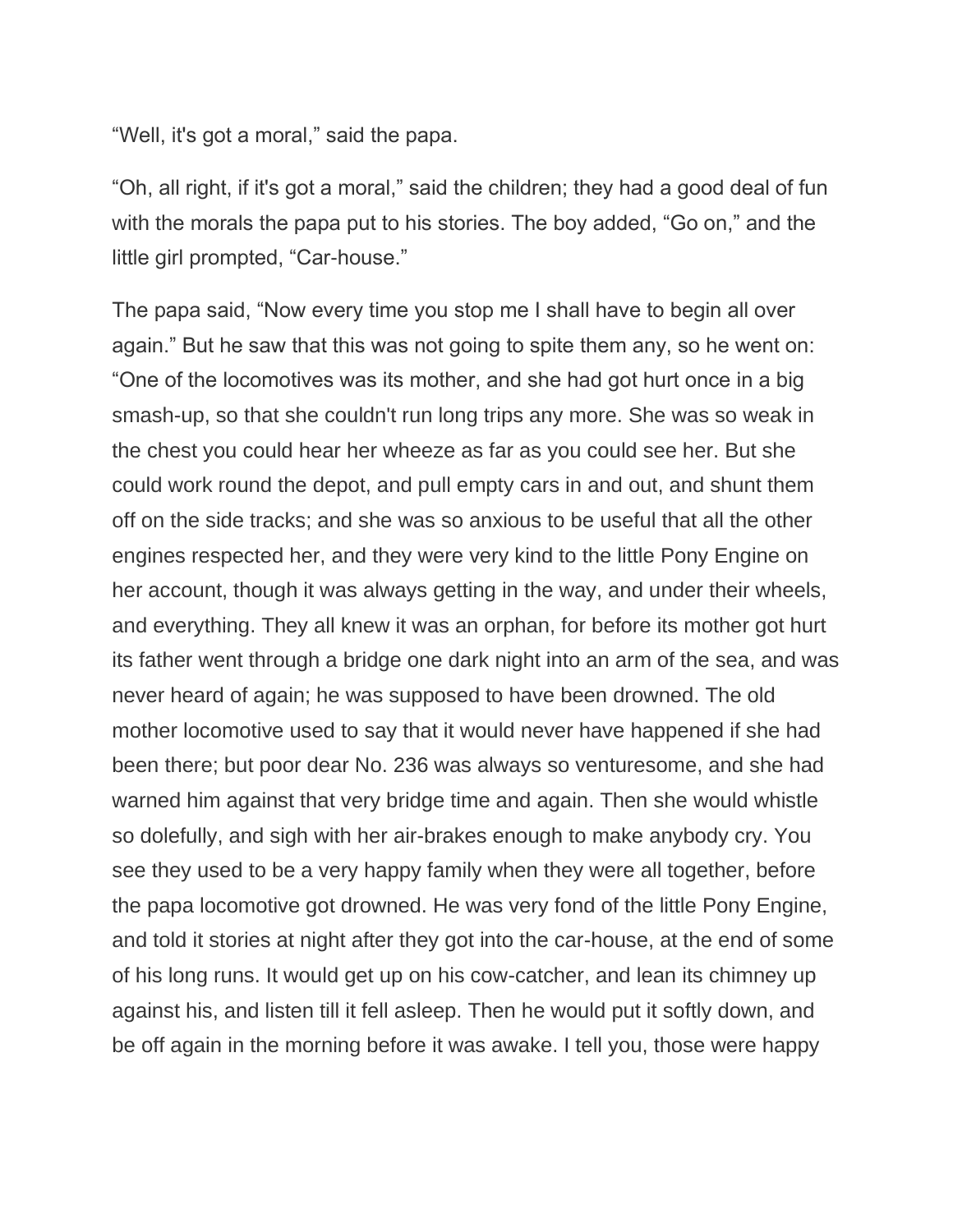days for poor No. 236. The little Pony Engine could just remember him; it was awfully proud of its papa."

The boy lifted his head and looked at the little girl, who suddenly hid her face in the papa's other shoulder. "Well, I declare, papa, she was putting up her lip."

"I wasn't, any such thing!" said the little girl. "And I don't care! So!" and then she sobbed.

"Now, never you mind," said the papa to the boy. "You'll be putting up your lip before I'm through. Well, and then she used to caution the little Pony Engine against getting in the way of the big locomotives, and told it to keep close round after her, and try to do all it could to learn about shifting empty cars. You see, she knew how ambitious the little Pony Engine was, and how it wasn't contented a bit just to grow up in the pony-engine business, and be tied down to the depot all its days. Once she happened to tell it that if it was good and always did what it was bid, perhaps a cow-catcher would grow on it some day, and then it could be a passenger locomotive. Mammas have to promise all sorts of things, and she was almost distracted when she said that."

"I don't think she ought to have deceived it, papa," said the boy. "But it ought to have known that if it was a Pony Engine to begin with, it never could have a cow-catcher."

"Couldn't it?" asked the little girl, gently.

"No; they're kind of mooley."

The little girl asked the papa, "What makes Pony Engines mooley?" for she did not choose to be told by her brother; he was only two years older than she was, anyway.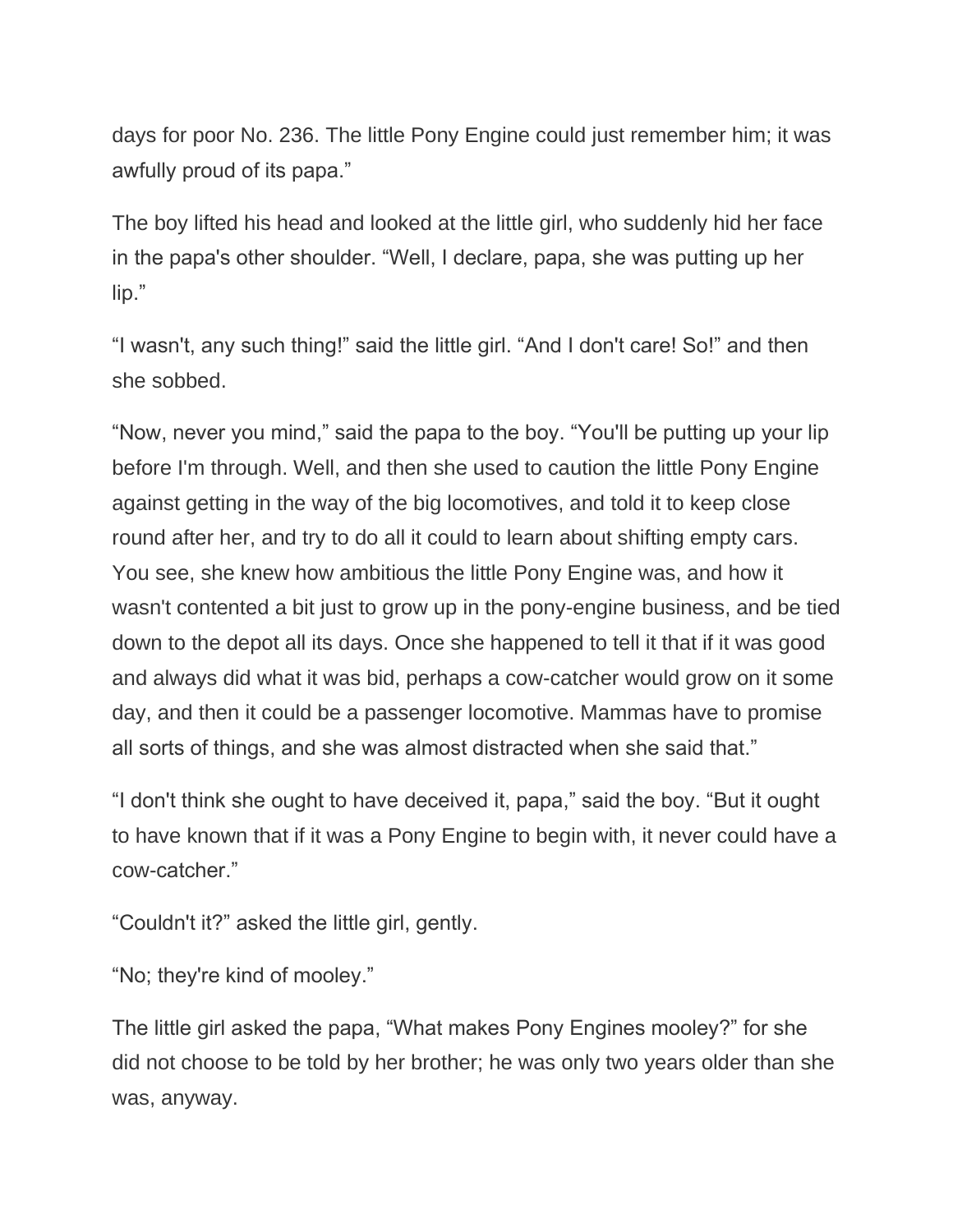"Well; it's pretty hard to say. You see, when a locomotive is first hatched—"

"Oh, are they hatched, papa?" asked the boy.

"Well, we'll call it hatched," said the papa; but they knew he was just funning. "They're about the size of tea-kettles at first; and it's a chance whether they will have cow-catchers or not. If they keep their spouts, they will; and if their spouts drop off, they won't."

"What makes the spout ever drop off?"

"Oh, sometimes the pip, or the gapes—"

The children both began to shake the papa, and he was glad enough to go on sensibly. "Well, anyway, the mother locomotive certainly oughtn't to have deceived it. Still she had to say something, and perhaps the little Pony Engine was better employed watching its buffers with its head-light, to see whether its cow-catcher had begun to grow, than it would have been in listening to the stories of the old locomotives, and sometimes their swearing."

"Do they swear, papa?" asked the little girl, somewhat shocked, and yet pleased.

"Well, I never heard them, near by. But it sounds a good deal like swearing when you hear them on the up-grade on our hill in the night. Where was I?"

"Swearing," said the boy. "And please don't go back, now, papa."

"Well, I won't. It'll be as much as I can do to get through this story, without going over any of it again. Well, the thing that the little Pony Engine wanted to be, the most in this world, was the locomotive of the Pacific Express, that starts out every afternoon at three, you know. It intended to apply for the place as soon as its cow-catcher was grown, and it was always trying to attract the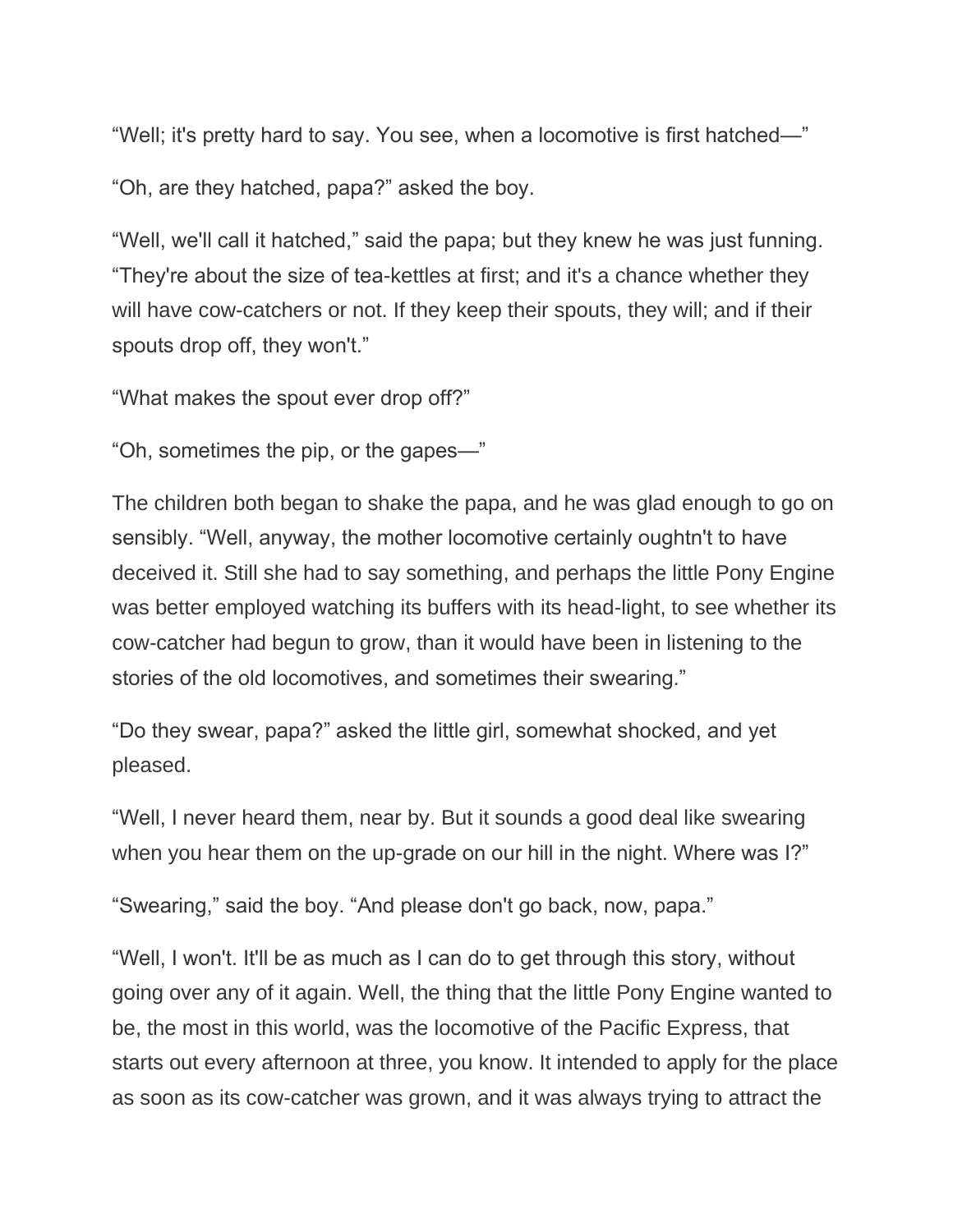locomotive's attention, backing and filling on the track alongside of the train; and once it raced it a little piece, and beat it, before the Express locomotive was under way, and almost got in front of it on a switch. My, but its mother was scared! She just yelled to it with her whistle; and that night she sent it to sleep without a particle of coal or water in its tender.

"But the little Pony Engine didn't care. It had beaten the Pacific Express in a hundred yards, and what was to hinder it from beating it as long as it chose? The little Pony Engine could not get it out of its head. It was just like a boy who thinks he can whip a man."

The boy lifted his head. "Well, a boy can, papa, if he goes to do it the right way. Just stoop down before the man knows it, and catch him by the legs and tip him right over."

"Ho! I guess you see yourself!" said the little girl, scornfully.

"Well, I could!" said the boy; "and some day I'll just show you."

"Now, little cock-sparrow, now!" said the papa; and he laughed. "Well, the little Pony Engine thought he could beat the Pacific Express, anyway; and so one dark, snowy, blowy afternoon, when his mother was off pushing some empty coal cars up past the Know-Nothing crossing beyond Charlestown, he got on the track in front of the Express, and when he heard the conductor say 'All aboard,' and the starting gong struck, and the brakemen leaned out and waved to the engineer, he darted off like lightning. He had his steam up, and he just scuttled.

"Well, he was so excited for a while that he couldn't tell whether the Express was gaining on him or not; but after twenty or thirty miles, he thought he heard it pretty near. Of course the Express locomotive was drawing a heavy train of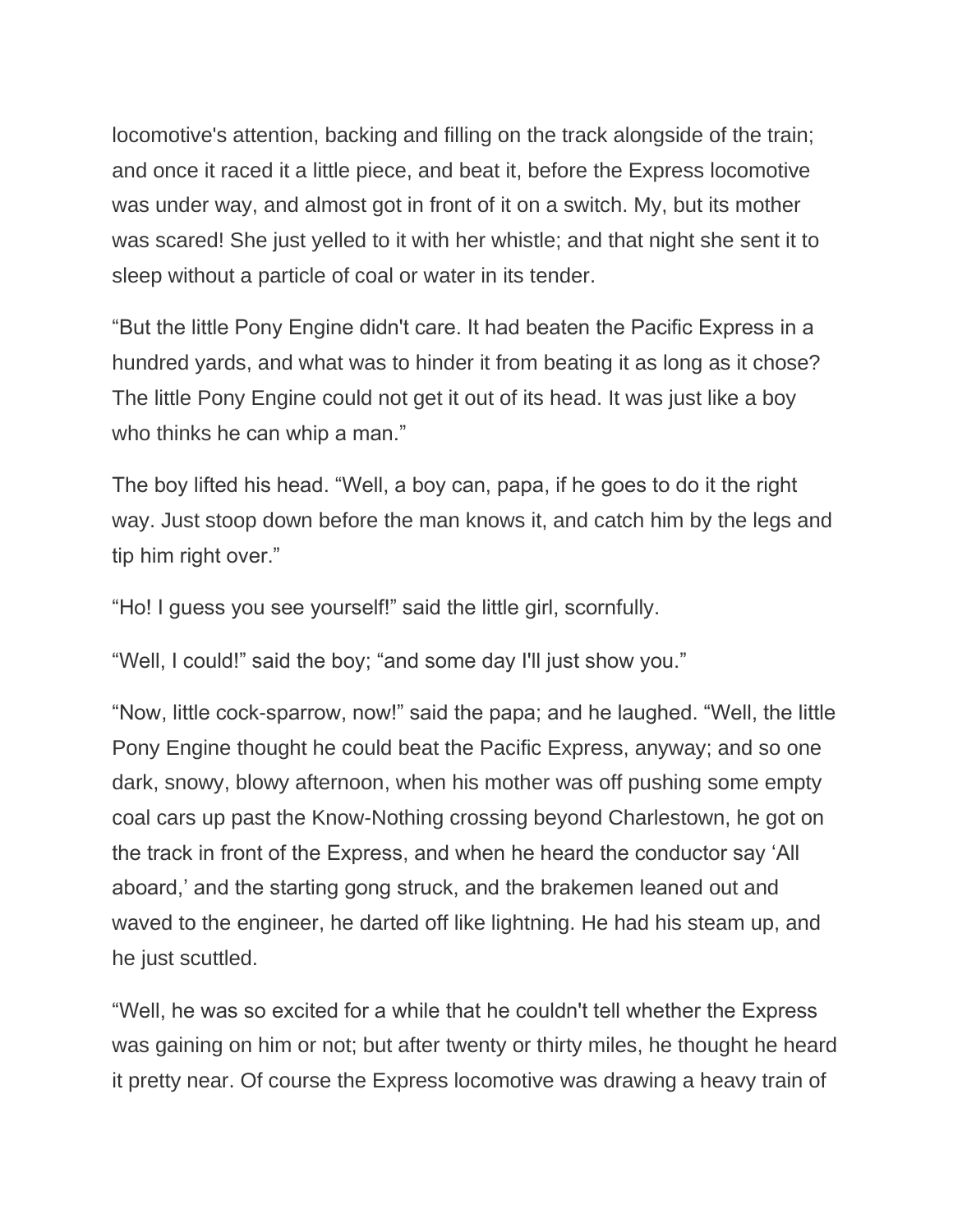cars, and it had to make a stop or two—at Charlestown, and at Concord Junction, and at Ayer—so the Pony Engine did really gain on it a little; and when it began to be scared it gained a good deal. But the first place where it began to feel sorry, and to want its mother, was in Hoosac Tunnel. It never was in a tunnel before, and it seemed as if it would never get out. It kept thinking, What if the Pacific Express was to run over it there in the dark, and its mother off there at the Fitchburg Depot, in Boston, looking for it among the side-tracks? It gave a perfect shriek; and just then it shot out of the tunnel. There were a lot of locomotives loafing around there at North Adams, and one of them shouted out to it as it flew by, 'What's your hurry, little one?' and it just screamed back, 'Pacific Express!' and never stopped to explain. They talked in locomotive language—"

"Oh, what did it sound like?" the boy asked.

"Well, pretty queer; I'll tell you some day. It knew it had no time to fool away, and all through the long, dark night, whenever, a locomotive hailed it, it just screamed, 'Pacific Express!' and kept on. And the Express kept gaining on it. Some of the locomotives wanted to stop it, but they decided they had better not get in its way, and so it whizzed along across New York State and Ohio and Indiana, till it got to Chicago. And the Express kept gaining on it. By that time it was so hoarse it could hardly whisper, but it kept saying, 'Pacific Express! Pacific Express!' and it kept right on till it reached the Mississippi River. There it found a long train of freight cars before it on the bridge. It couldn't wait, and so it slipped down from the track to the edge of the river and jumped across, and then scrambled up the embankment to the track again."

"Papa!" said the little girl, warningly.

"Truly it did," said the papa.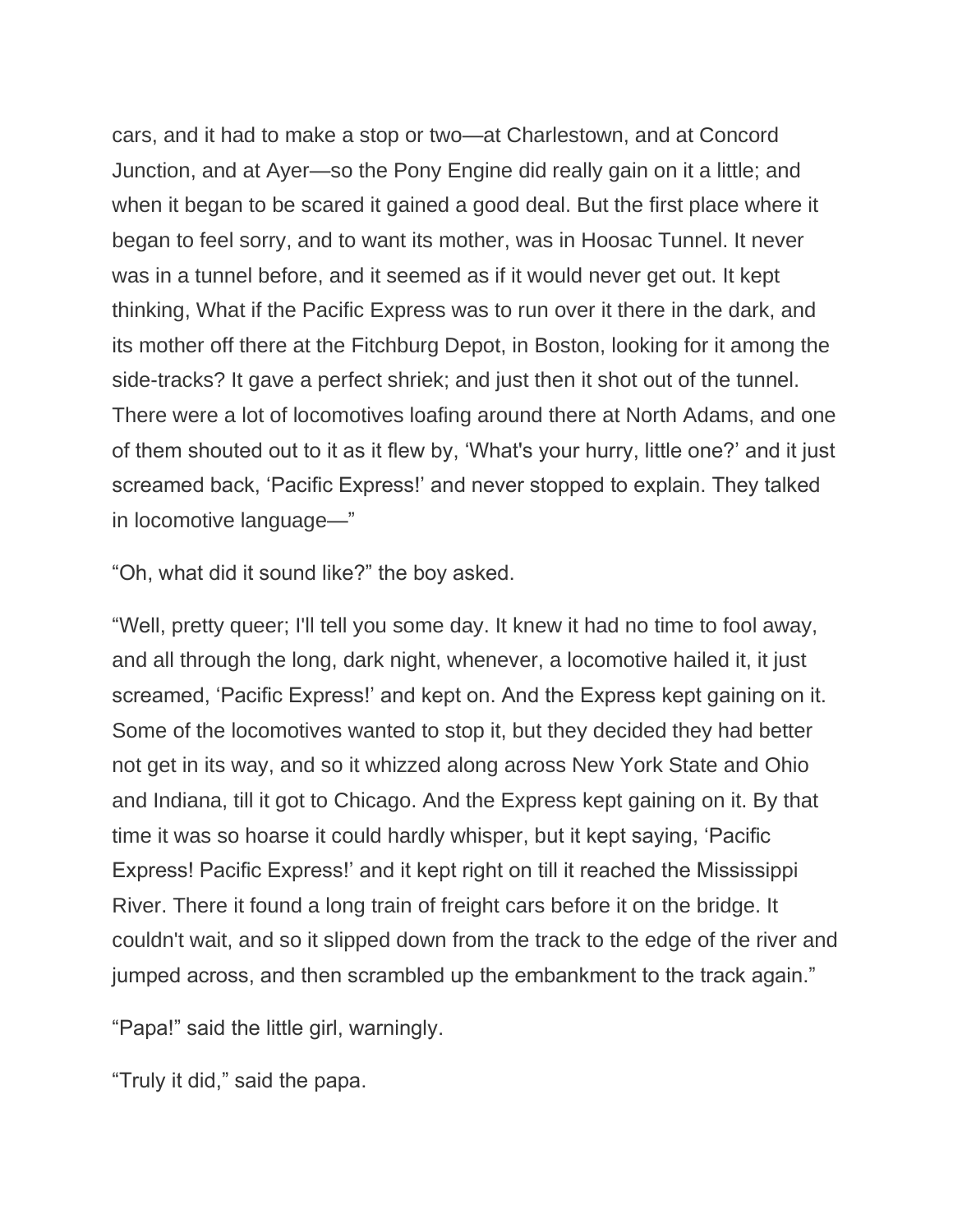"Ho! that's nothing," said the boy. "A whole train of cars did it in that Jules Verne book."

"Well," the papa went on, "after that it had a little rest, for the Express had to wait for the freight train to get off the bridge, and the Pony Engine stopped at the first station for a drink of water and a mouthful of coal, and then it flew ahead. There was a kind old locomotive at Omaha that tried to find out where it belonged, and what its mother's name was, but the Pony Engine was so bewildered it couldn't tell. And the Express kept gaining on it. On the plains it was chased by a pack of prairie wolves, but it left them far behind; and the antelopes were scared half to death. But the worst of it was when the nightmare got after it."

"The nightmare? Goodness!" said the boy.

"I've had the nightmare," said the little girl.

"Oh yes, a mere human nightmare," said the papa. "But a locomotive nightmare is a very different thing."

"Why, what's it like?" asked the boy. The little girl was almost afraid to ask.

"Well, it has only one leg, to begin with."

## "Pshaw!"

"Wheel, I mean. And it has four cow-catchers, and four head-lights, and two boilers, and eight whistles, and it just goes whirling and screeching along. Of course it wobbles awfully; and as it's only got one wheel, it has to keep skipping from one track to the other."

"I should think it would run on the cross-ties," said the boy.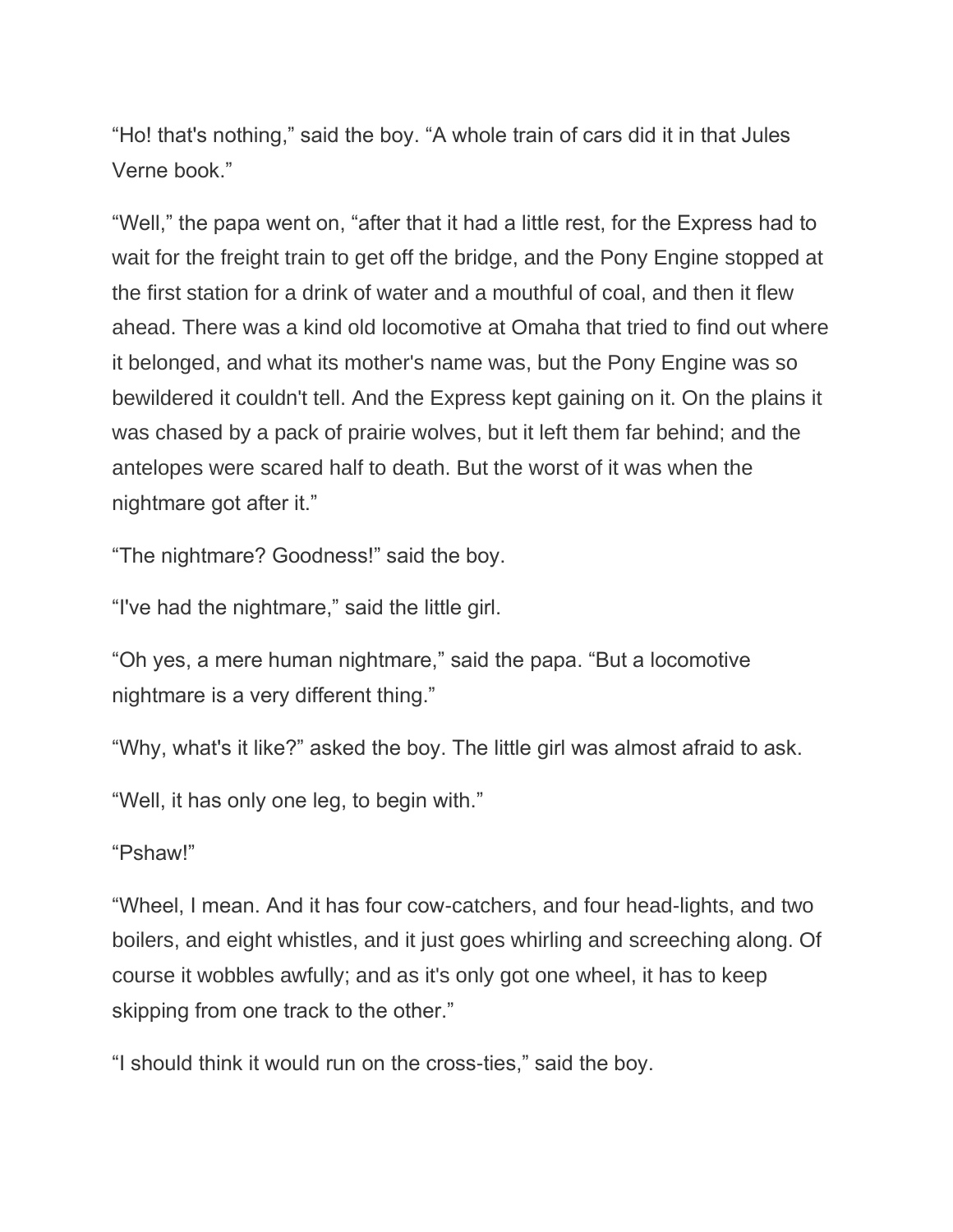"Oh, very well, then!" said the papa. "If you know so much more about it than I do! Who's telling this story, anyway? Now I shall have to go back to the beginning. Once there was a little Pony En—"

They both put their hands over his mouth, and just fairly begged him to go on, and at last he did. "Well, it got away from the nightmare about morning, but not till the nightmare had bitten a large piece out of its tender, and then it braced up for the home-stretch. It thought that if it could once beat the Express to the Sierras, it could keep the start the rest of the way, for it could get over the mountains quicker than the Express could, and it might be in San Francisco before the Express got to Sacramento. The Express kept gaining on it. But it just zipped along the upper edge of Kansas and the lower edge of Nebraska, and on through Colorado and Utah and Nevada, and when it got to the Sierras it just stooped a little, and went over them like a goat; it did, truly; just doubled up its fore wheels under it, and jumped. And the Express kept gaining on it. By this time it couldn't say 'Pacific Express' any more, and it didn't try. It just said 'Express! Express!' and then ''Press! 'Press!' and then ''Ess! 'Ess!' and pretty soon only ''Ss! 'Ss!' And the Express kept gaining on it. Before they reached San Francisco, the Express locomotive's cow-catcher was almost touching the Pony Engine's tender; it gave one howl of anguish as it felt the Express locomotive's hot breath on the place where the nightmare had bitten the piece out, and tore through the end of the San Francisco depot, and plunged into the Pacific Ocean, and was never seen again. There, now," said the papa, trying to make the children get down, "that's all. Go to bed." The little girl was crying, and so he tried to comfort her by keeping her in his lap.

The boy cleared his throat. "What is the moral, papa?" he asked, huskily.

"Children, obey your parents," said the papa.